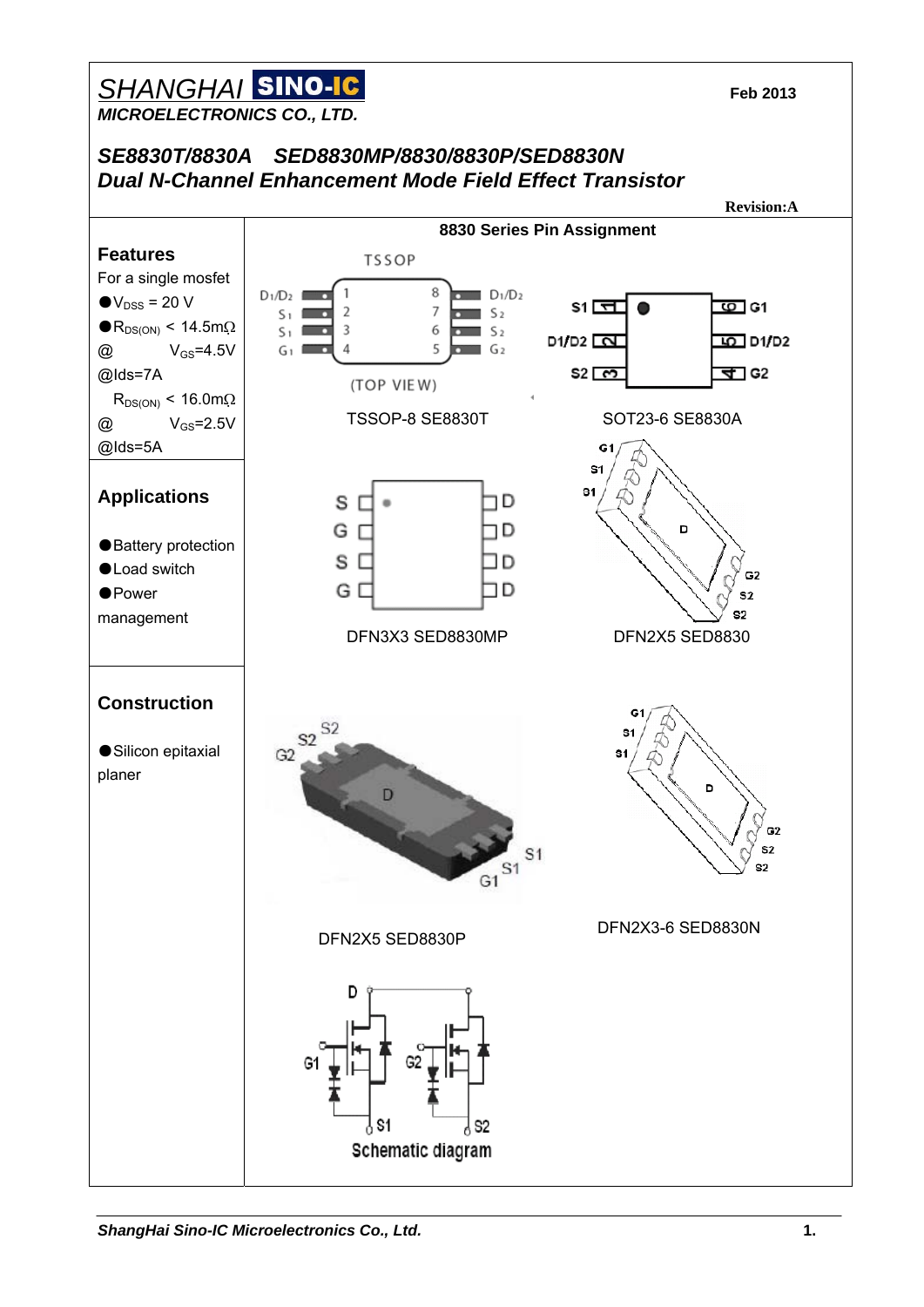|                                                                                                   | <b>Absolute Maximum Ratings</b>   |                                 |                                                   |     |              |            |              |  |
|---------------------------------------------------------------------------------------------------|-----------------------------------|---------------------------------|---------------------------------------------------|-----|--------------|------------|--------------|--|
| <b>Parameter</b>                                                                                  |                                   | <b>Symbol</b>                   | Rating                                            |     | <b>Units</b> |            |              |  |
| Drain-Source Voltage                                                                              |                                   | $V_{DS}$                        | 20                                                |     | V            |            |              |  |
| Gate-Source Voltage                                                                               |                                   | $V_{GS}$                        | ±8                                                |     | $\vee$       |            |              |  |
| Drain                                                                                             | Continuous                        | $I_D$                           | $\overline{7}$                                    |     |              |            |              |  |
| Current                                                                                           | Pulsed                            | I <sub>DM</sub>                 | 28                                                |     | A            |            |              |  |
| (Note 1)                                                                                          |                                   |                                 |                                                   |     |              |            |              |  |
| Drain-Source<br><b>Diode</b>                                                                      |                                   | $I_{\rm S}$                     | 1.7                                               |     | A            |            |              |  |
| <b>Forward Current</b>                                                                            |                                   |                                 |                                                   |     |              |            |              |  |
| Maximum<br>Power                                                                                  |                                   | $P_D$                           | 1.5                                               |     | W            |            |              |  |
| Dissipation                                                                                       |                                   |                                 |                                                   |     |              |            |              |  |
| Junction<br>Operating                                                                             |                                   | $T_{\rm J}$                     |                                                   |     |              |            |              |  |
| Temperature Range                                                                                 |                                   |                                 | -55 to 150                                        |     | $^{\circ}C$  |            |              |  |
| Storage                                                                                           | Temperature                       | T <sub>STG</sub>                |                                                   |     |              |            |              |  |
| Range                                                                                             |                                   |                                 |                                                   |     |              |            |              |  |
| <b>Electrical Characteristics</b><br>(T <sub>J</sub> =25°C unless otherwise noted)                |                                   |                                 |                                                   |     |              |            |              |  |
| <b>Symbol</b>                                                                                     |                                   | <b>Parameter</b>                | <b>Test Conditions</b>                            | Min | <b>Typ</b>   | <b>Max</b> | <b>Units</b> |  |
|                                                                                                   |                                   |                                 | OFF CHARACTERISTICS                               |     |              |            |              |  |
| B <sub>VDSS</sub>                                                                                 |                                   | Drain-Source Breakdown Voltage  | $I_D = 250 \mu A$ , $V_{GS} = 0$ V                | 20  |              |            | V            |  |
| $I_{DSS}$                                                                                         |                                   | Zero Gate Voltage Drain Current | $V_{DS}$ =16 V, V <sub>GS</sub> =0 V              |     |              | 1          | μA           |  |
| $I_{GSS}$                                                                                         | Gate-Body leakage                 |                                 | $V_{DS} = 0 V$ , $V_{GS} = \pm 8V$                |     |              | ±10        | μA           |  |
| <b>ON CHARACTERISTICS</b>                                                                         |                                   |                                 |                                                   |     |              |            |              |  |
| 0.8<br>1.2<br>$V_{GS}$ (th)<br><b>Gate Threshold Voltage</b><br>$V_{DS}$ =VGS $I_D$ =250µA<br>0.5 |                                   |                                 |                                                   |     |              | V          |              |  |
|                                                                                                   | Static Drain-Source On-Resistance |                                 | $V_{GS} = 4.5V, I_D = 7A$                         | 11  | 13           | 14.5       |              |  |
| $R_{DS}(ON)$                                                                                      |                                   |                                 | $V_{GS} = 2.5V, I_D = 5A$                         | 13  | 15           | 16         | $m\Omega$    |  |
| $g_{FS}$                                                                                          | Forward Transconductance          |                                 | $V_{DS}$ =5V, $I_D$ =5A                           |     | 19           |            | S            |  |
| <b>DYNAMIC PARAMETERS</b>                                                                         |                                   |                                 |                                                   |     |              |            |              |  |
| Ciss                                                                                              | Input Capacitance                 |                                 |                                                   |     | 693          |            | pF           |  |
| Coss                                                                                              | <b>Output Capacitance</b>         |                                 | $V_{GS} = 0V$ ,<br>$V_{DS} = 8V$ ,<br>$f=1.0$ MHz |     | 189          |            | pF           |  |
| Crss                                                                                              | Reverse Transfer Capacitance      |                                 |                                                   |     | 136          |            | pF           |  |
|                                                                                                   |                                   |                                 | <b>SWITCHING PARAMETERS</b>                       |     |              |            |              |  |
| Qg                                                                                                | <b>Total Gate Charge</b>          |                                 | $V_{GS} = 4.0V$                                   |     | 11           |            |              |  |
| Qgs                                                                                               | Gate Source Charge                |                                 | $V_{DS} = 10V$                                    |     | 1.8          |            | nC           |  |
| Qgd                                                                                               | Gate Drain Charge                 |                                 | $ID=5A$                                           |     | 4.9          |            |              |  |
| $td($ on $)$                                                                                      | Turn-On DelayTime                 |                                 | $V_{GEN} = 4.0V$                                  |     | 31           |            |              |  |
| $t_{d(off)}$                                                                                      | Turn-Off DelayTime                |                                 | $R_{\text{GEN}} = 10\Omega$                       |     | 96           |            | ns           |  |
| td(r)                                                                                             | Turn-On Rise Time                 |                                 | $V_{DD} = 10V$                                    |     | 62           |            |              |  |
| $t_{d(f)}$                                                                                        | Turn-Off Fall Time                |                                 | $ID=1A$                                           |     | 40           |            |              |  |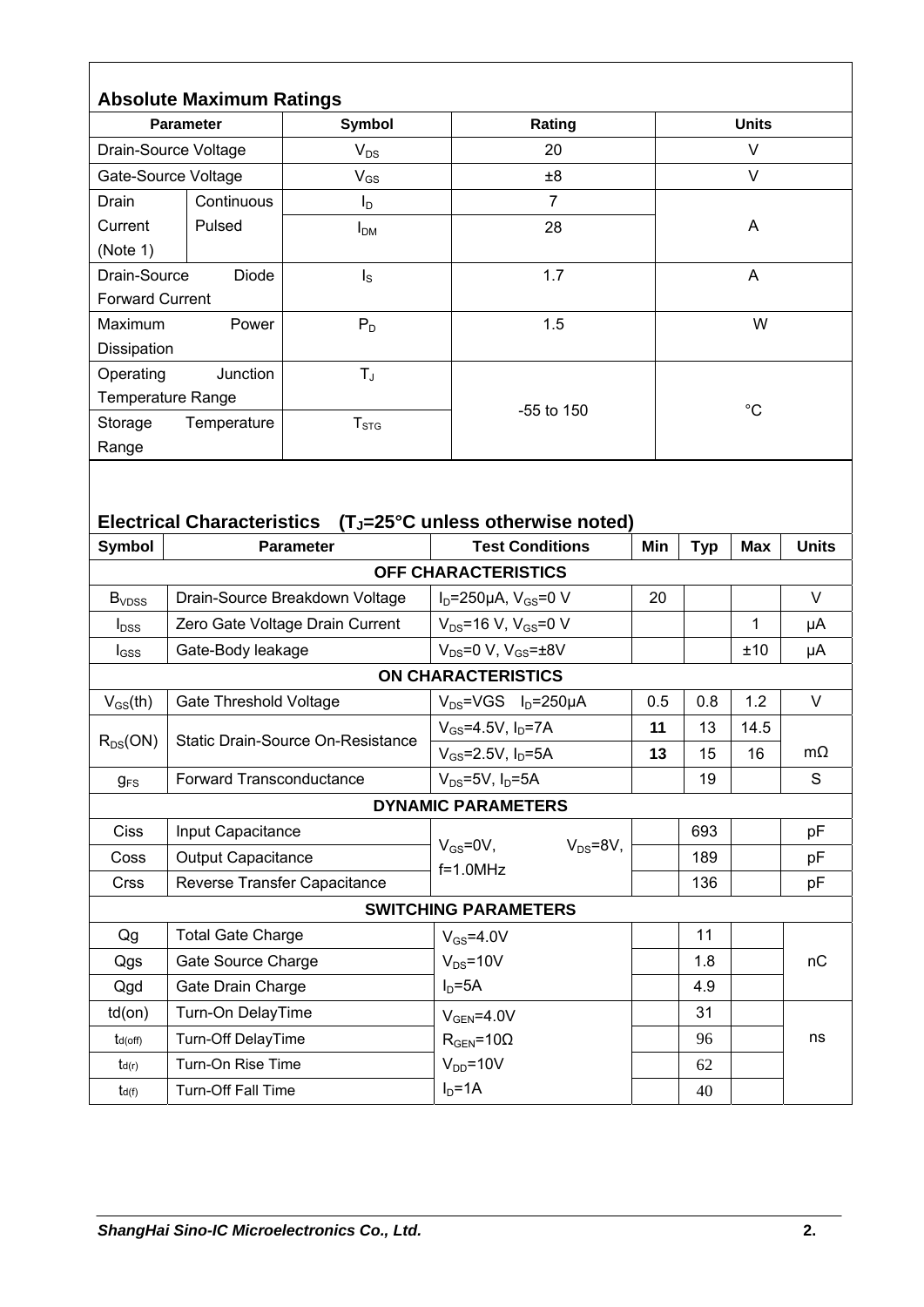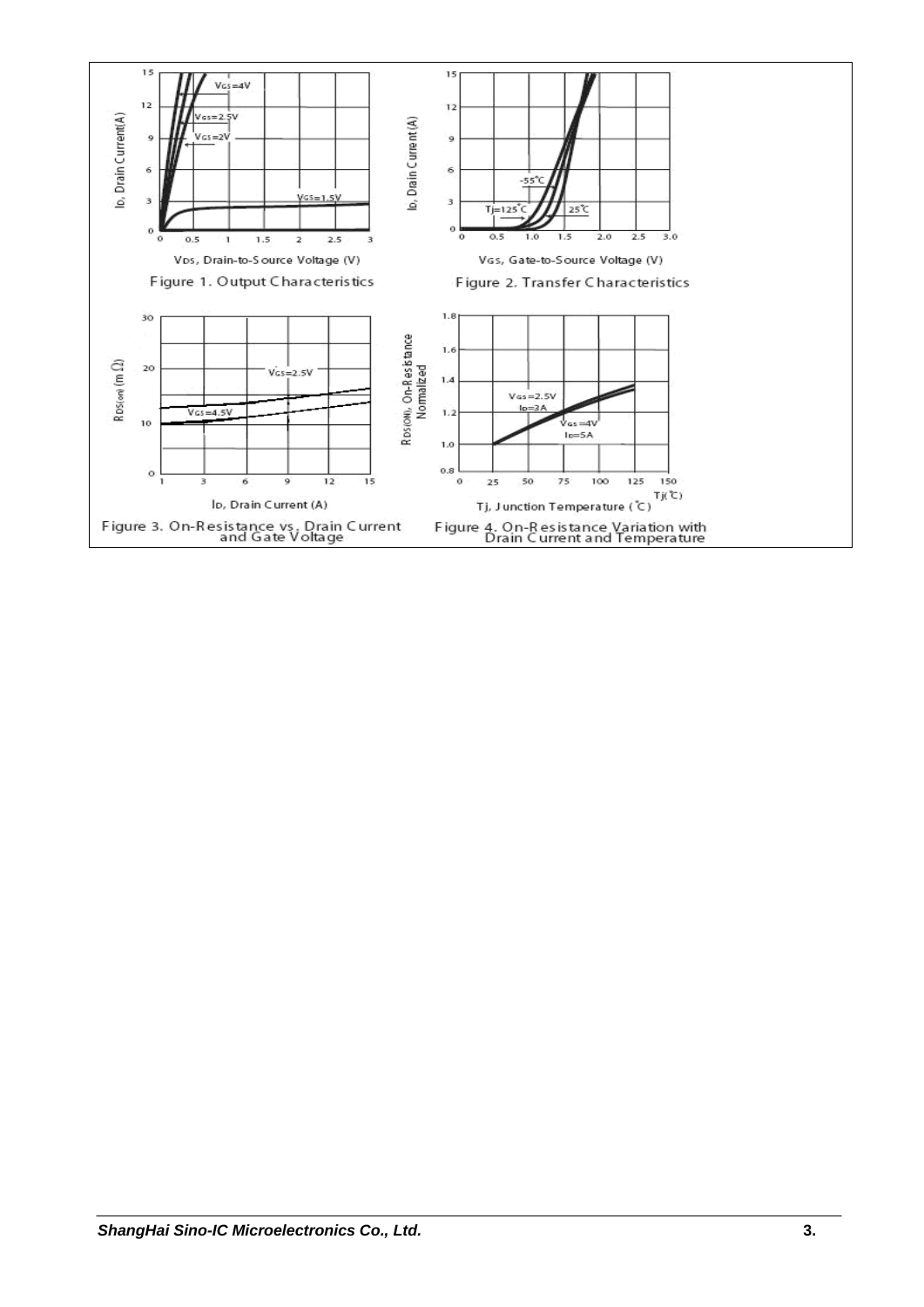#### *SE8830 Series and SED8830 Series*

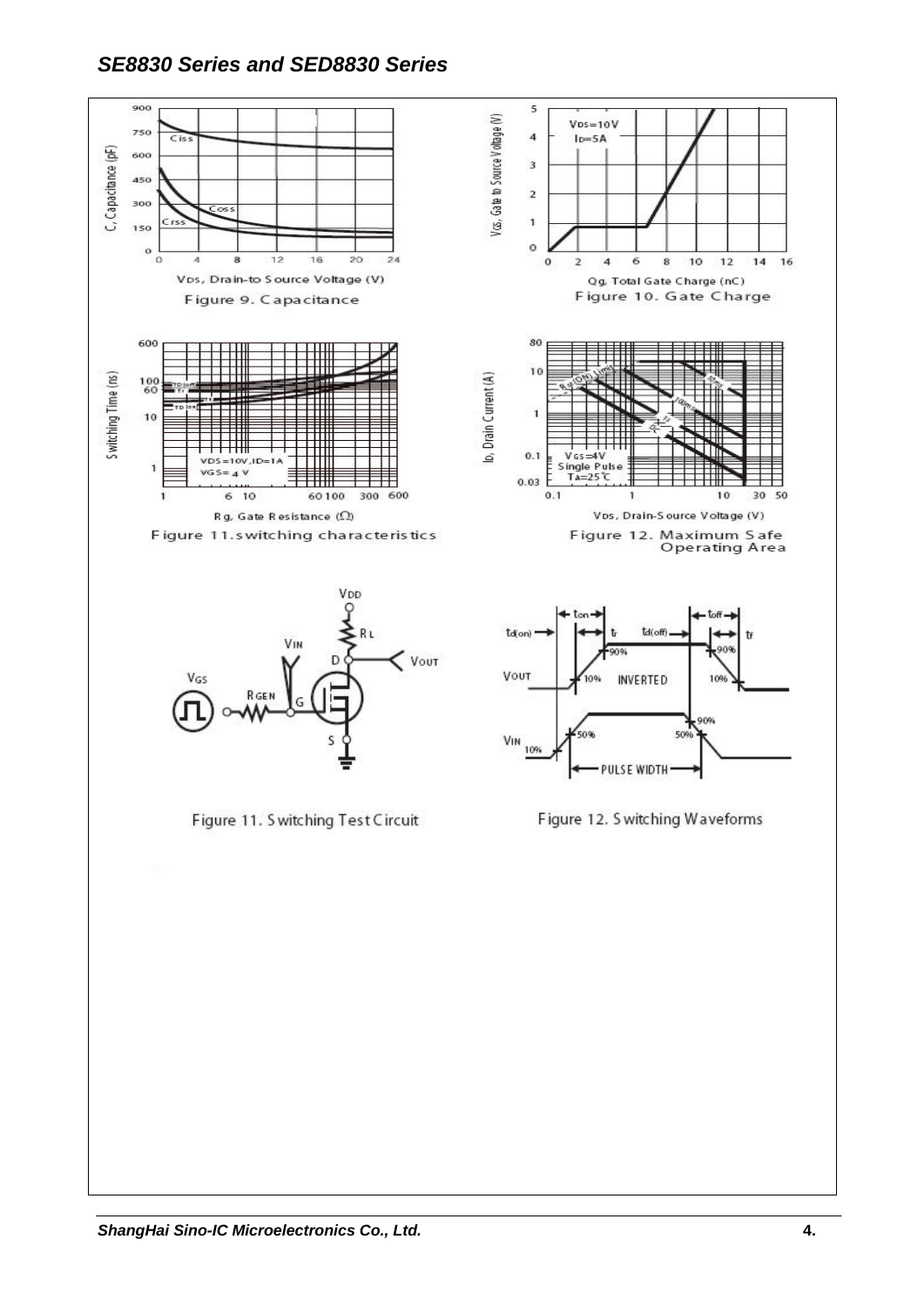#### **TSSOP-8 SE8830T Dimension**



## **SOT23-6 SE8830A Dimension**

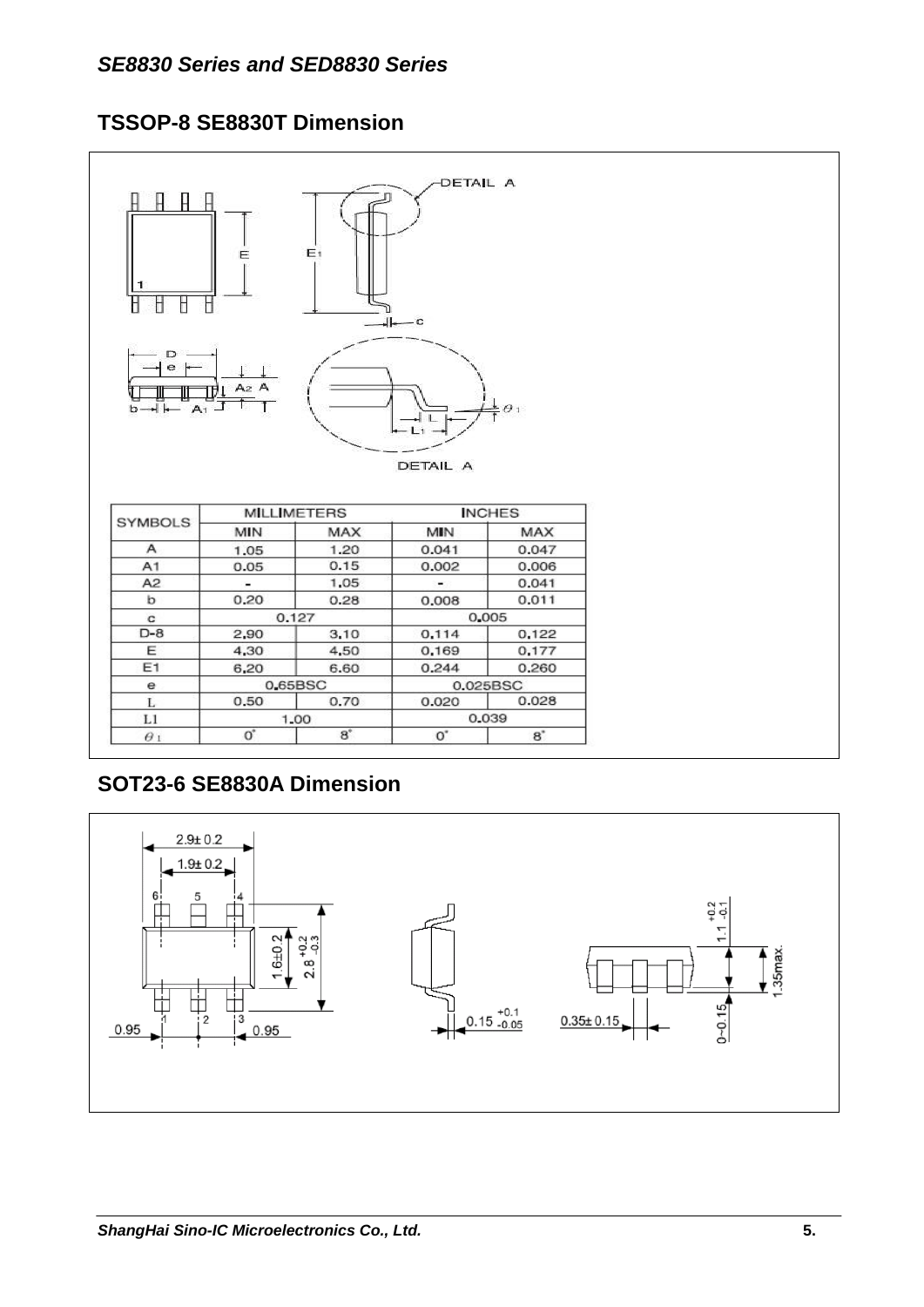# **DFN3X3 SED8830MP Dimension**

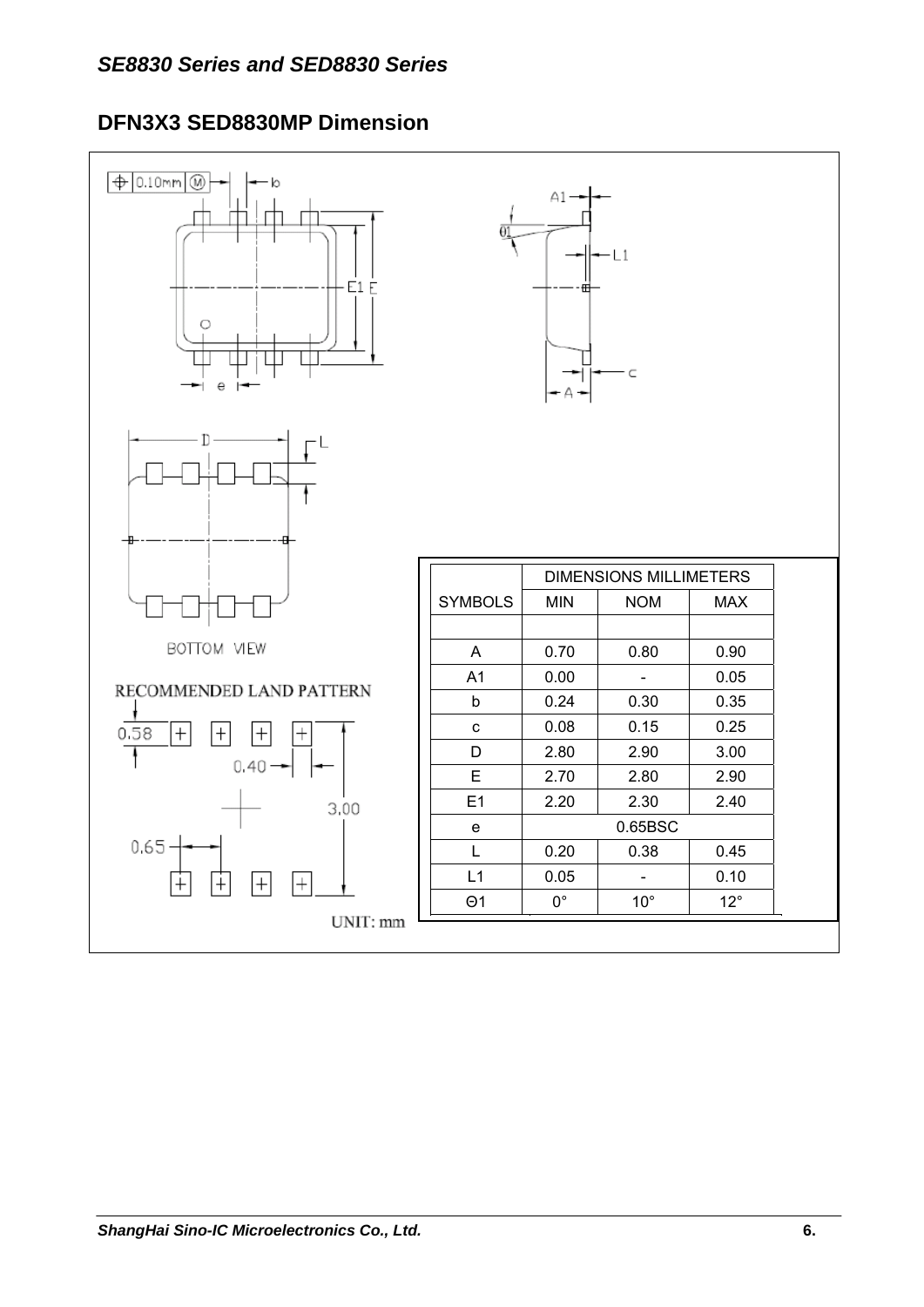## **DFN2X5 SED8830 Dimension**

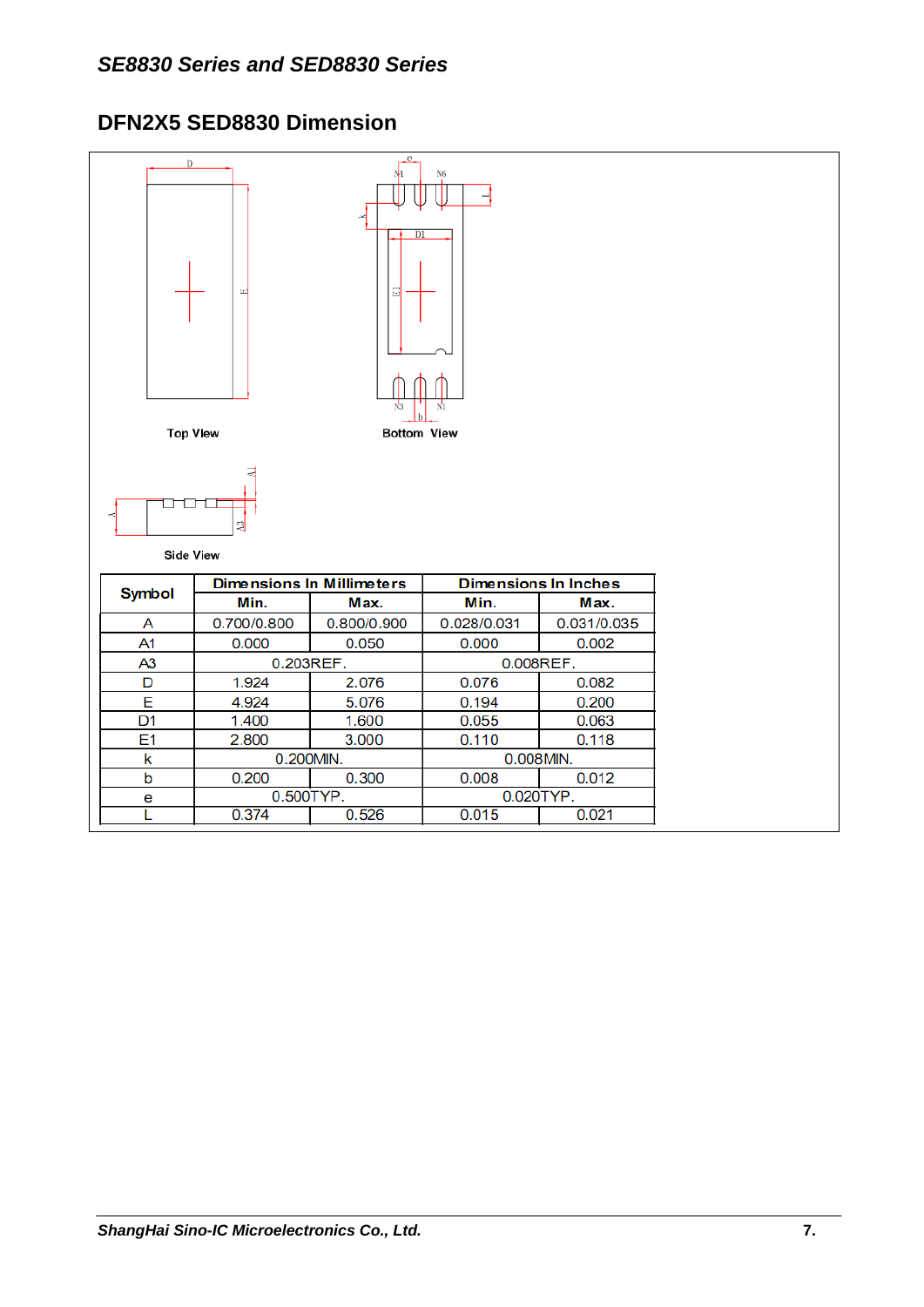# **DFN2X5 SED8830P Dimension**

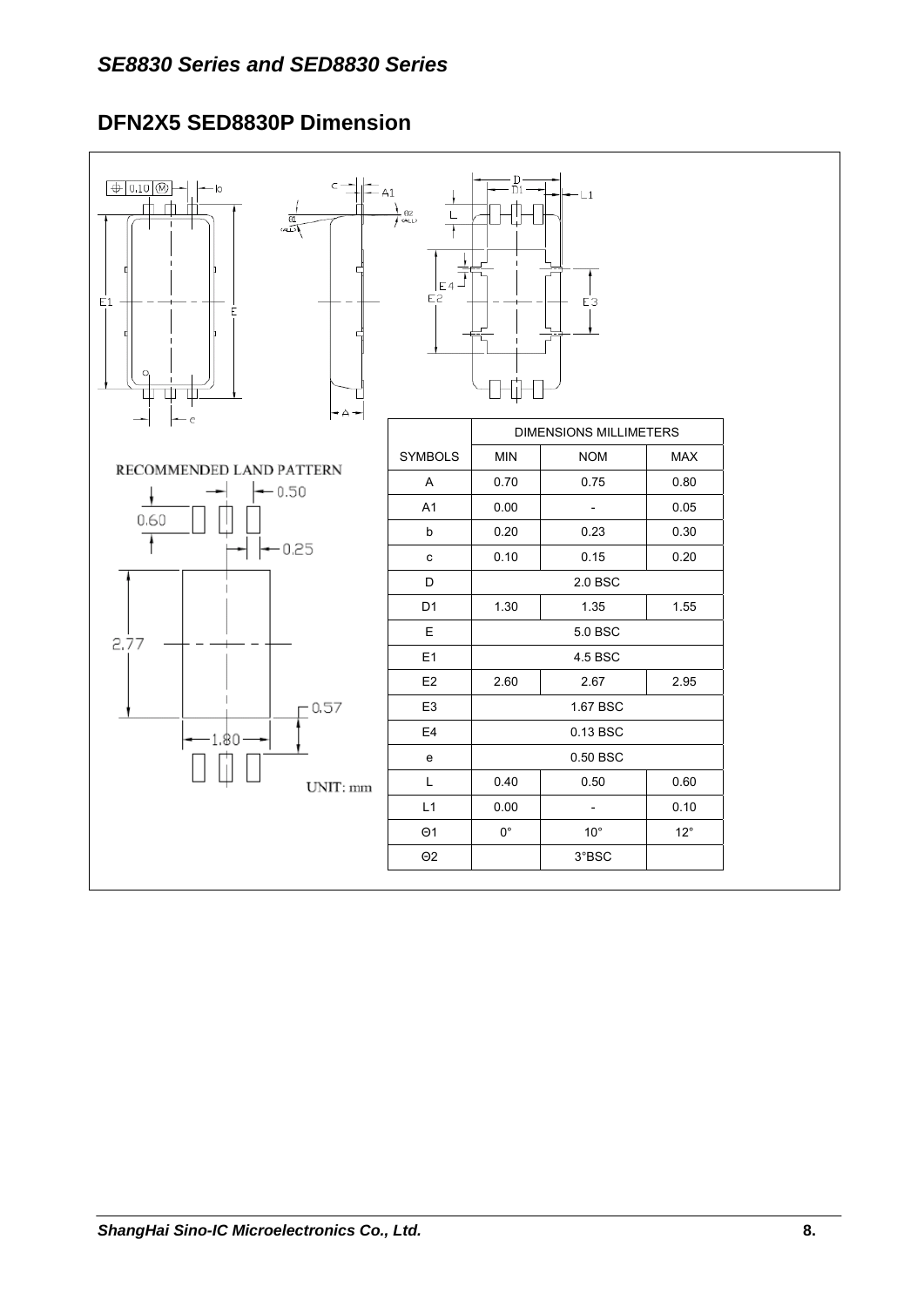### **DFN2X3-6 SED8830N Dimension**